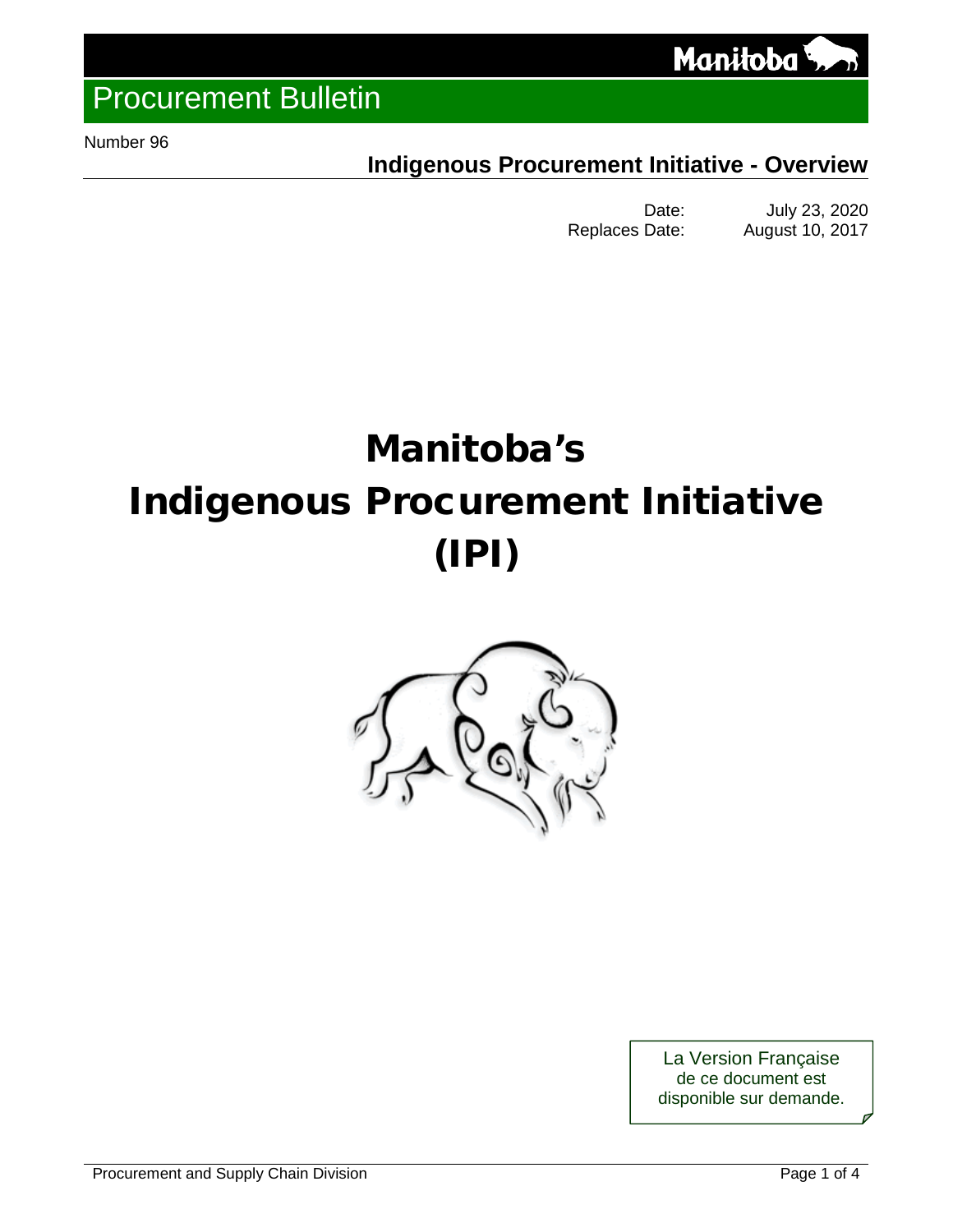Number 96

## **Indigenous Procurement Initiative - Overview**

## **Background**

The Manitoba Government, through its Procurement Services Branch, has developed the Indigenous Procurement Initiative (IPI) in order to increase the participation of Indigenous business providing goods and services to Manitoba Government departments.

## The IPI will:

- support Manitoba's commitment to [community economic development](mid://00000026/#Community) for a provincial economy that is more inclusive, equitable, and sustainable
- use procurement practices to assist in the development of Indigenous business
- maximize opportunities for Indigenous business to access government tenders, while maintaining competitive pricing for government

#### Potential benefits:

- help stimulate Indigenous business development
- increase procurement from Indigenous businesses through sub-contracting and/or joint ventures with the general business community when bidding on tenders
- **•** build relationships between Indigenous business, government Administrators and the general business community
- improve understanding of the tender process by Indigenous business
- increase knowledge of the Indigenous business community by government Administrators

## IPI Framework

## **1. Indigenous Business**

 An Indigenous Business must be at least 51% owned and controlled by an Indigenous person (who is a Canadian citizen and resides in Canada) and, if it has six or more full-time employees, at least one-third of its employees must be Indigenous persons.

## **2. Indigenous Procurement Criteria**

- On all procurement, an assessment is undertaken to determine if the requirement meets any of the following Indigenous Procurement Criteria:
	- The requirement is culturally specific to Indigenous people (ex: Indigenous art, cross-cultural awareness workshops), or
	- The requirement is primarily designated for Indigenous people (ex: a study on diabetes within the Indigenous community, an Indigenous event planner for an Indigenous event, an Indigenous conference or event, focus of the requirement is Indigenous in nature).
	- Exception: goods or services already on established contracts holding a legal requirement to use the contract.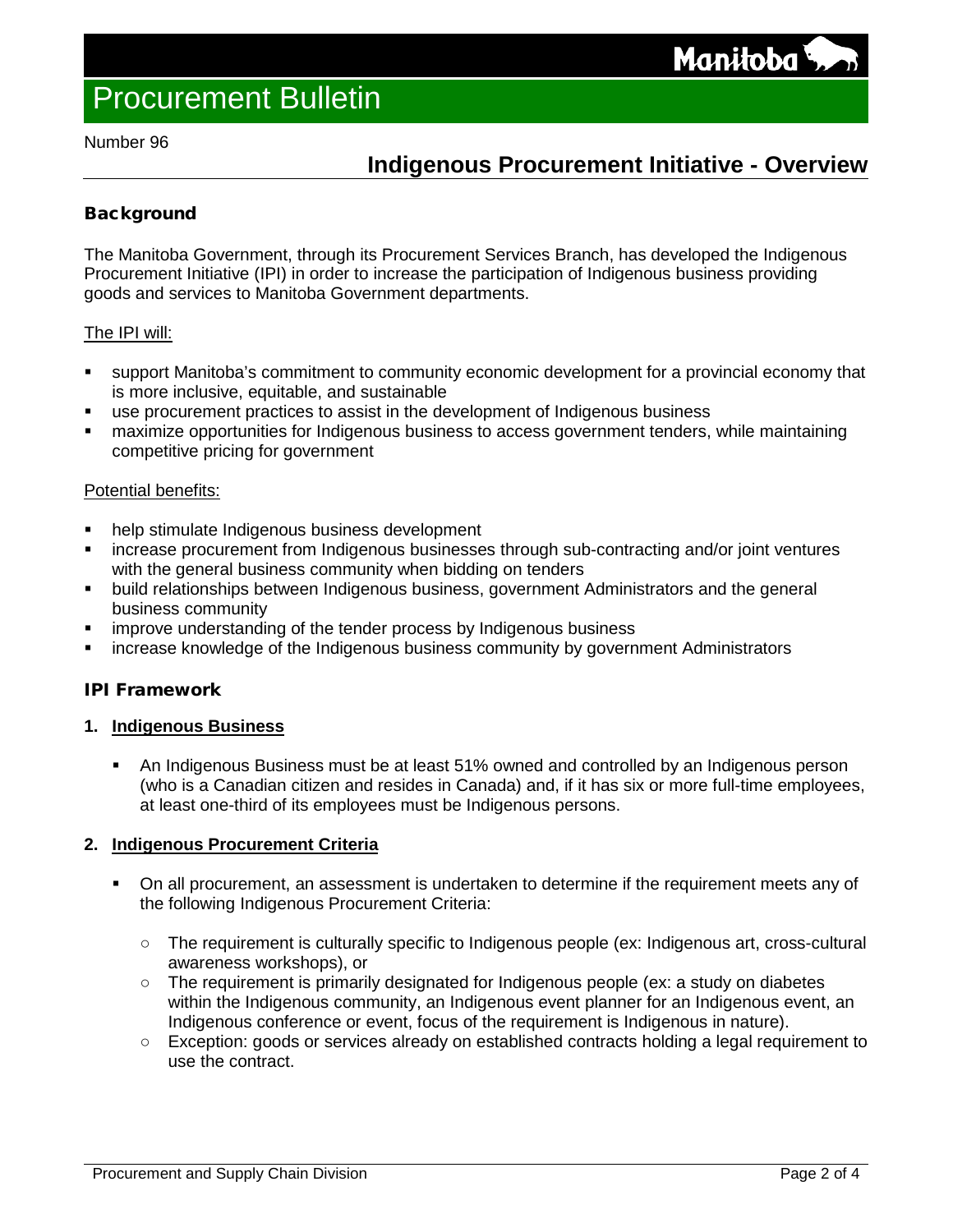Number 96

## **Indigenous Procurement Initiative - Overview**

## **3. Indigenous Business Set-Aside**

- An Indigenous Business Set-Aside is a procurement that has been reserved for competition among Indigenous business only.
- A Set-Aside may be used when IPI Criteria is met.
- A Set-Aside must be supported by sufficient competition and capacity to be able to reserve the entire requirement for competition among Indigenous business only.
- To qualify for an Indigenous Business Set-Aside the prime contractor and any subcontractors must always be an Indigenous business.

## **4. Mandatory Indigenous Business Participation**

- Mandatory Participation is a mandatory condition of a contract that requires a portion of the work be provided by Indigenous business.
- Mandatory Participation may be used when Indigenous Procurement Criteria is met but the capacity to do the work is unknown or is known to be insufficient to provide the entire requirement without the participation of non-Indigenous business.
- To achieve Indigenous business participation, the use of partnerships and/or contractors and subcontractors is expected and encouraged.

## **5. Desired Indigenous Business Participation**

- Desired Indigenous Business Participation is a desired condition of a tender (not mandatory) and requests that Indigenous business provide a portion of the contract to the greatest extent possible.
- This option is used when the requirement does not meet Indigenous Procurement Criteria, but the Administrator believes that the requirement may provide an opportunity to encourage Indigenous business participation.

## **6. Indigenous Business Directory**

- A key component of the IPI is the Indigenous Business Directory that includes:
	- a listing of Manitoba and Canadian Indigenous business, non-profit organizations and economic development corporations
	- a profile including the name of the Indigenous business, who to contact and the goods or services the business offers
- Businesses in the Indigenous Business Directory have self-declared that that they have met Manitoba's definition of an Indigenous business. The purpose of the Indigenous Business Directory is to:
	- help Administrators identify an Indigenous business that may be able to provide the goods or services they require
	- promote partnerships, joint ventures and/or subcontracting with an Indigenous business when bidding on tenders
	- provide networking opportunities for Indigenous and general business